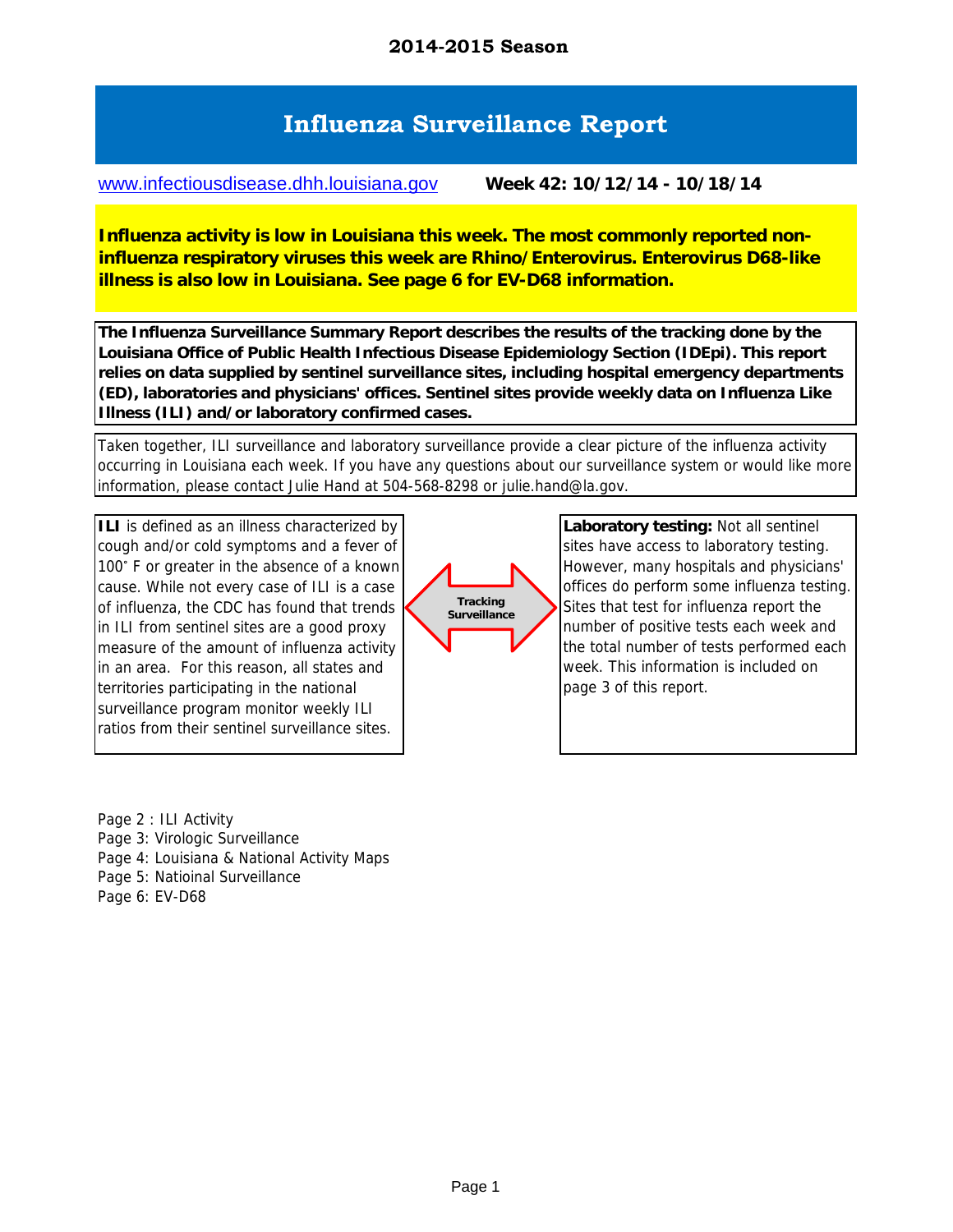#### **2014-2015 Season**

This graph shows the percentage of visits for ILI over the total number of visits for sentinel surveillance sites. This is the best approach to estimate the magnitude of influenza transmission. ILI counts do include some viral infections other than influenza, but experience over the last 50 years has shown that this approach is a reliable method to estimate influenza transmission. It does not show which strain of influenza virus is responsible. The page on lab surveillance does show the proportion of specimens attributable to each virus strain.



This graph shows the data on ILI surveillance among sentinel physicians' over the past 5 seasons to enable comparisons with previous years and better estimate the amplitude of this season's influenza transmission.

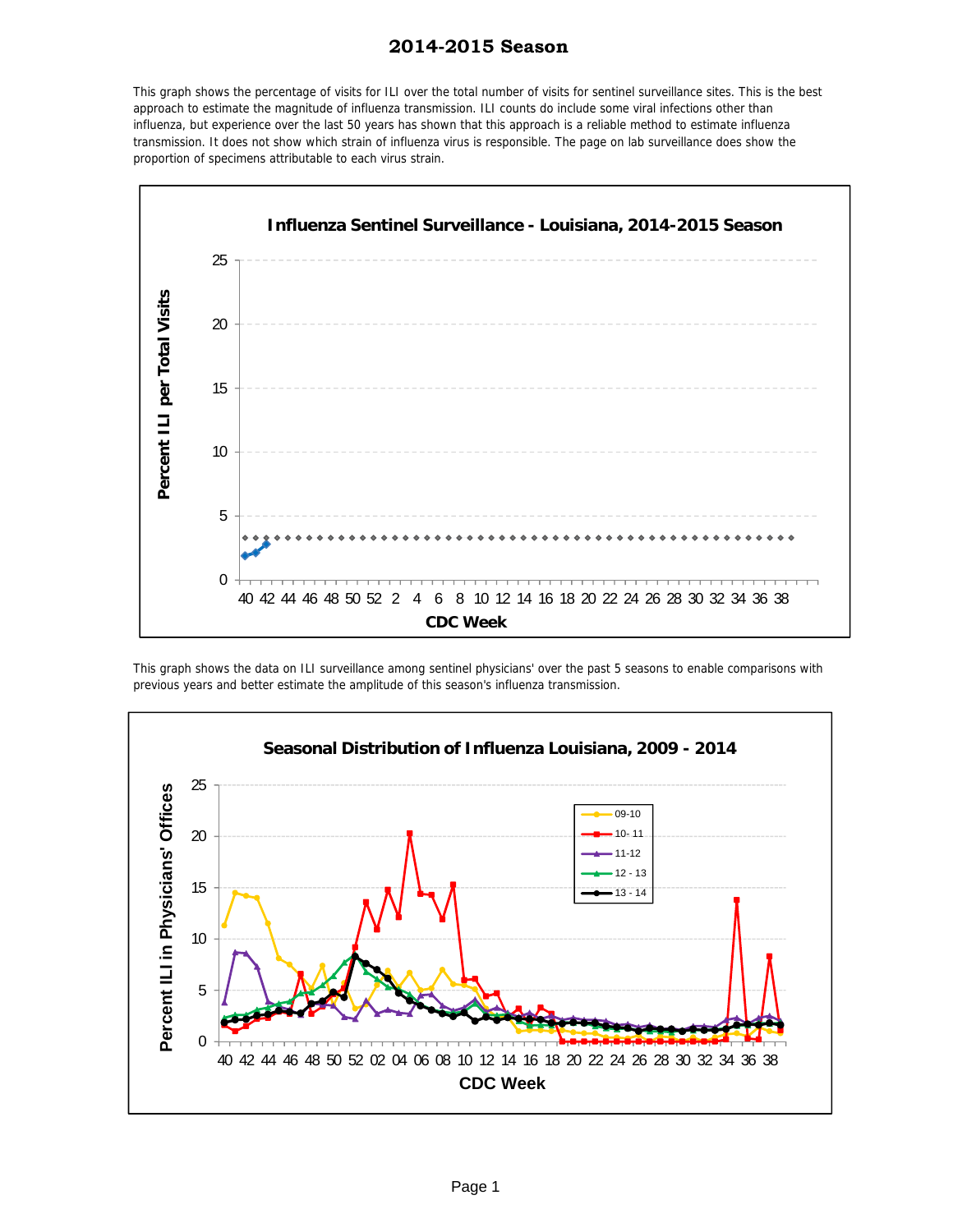#### **Virologic Surveillance**







\*Based on results from the State Public Heatlh Laboratory Respiratory Virus Panel (RVP) Testing and other labs reporting RVP results during the current reporting week.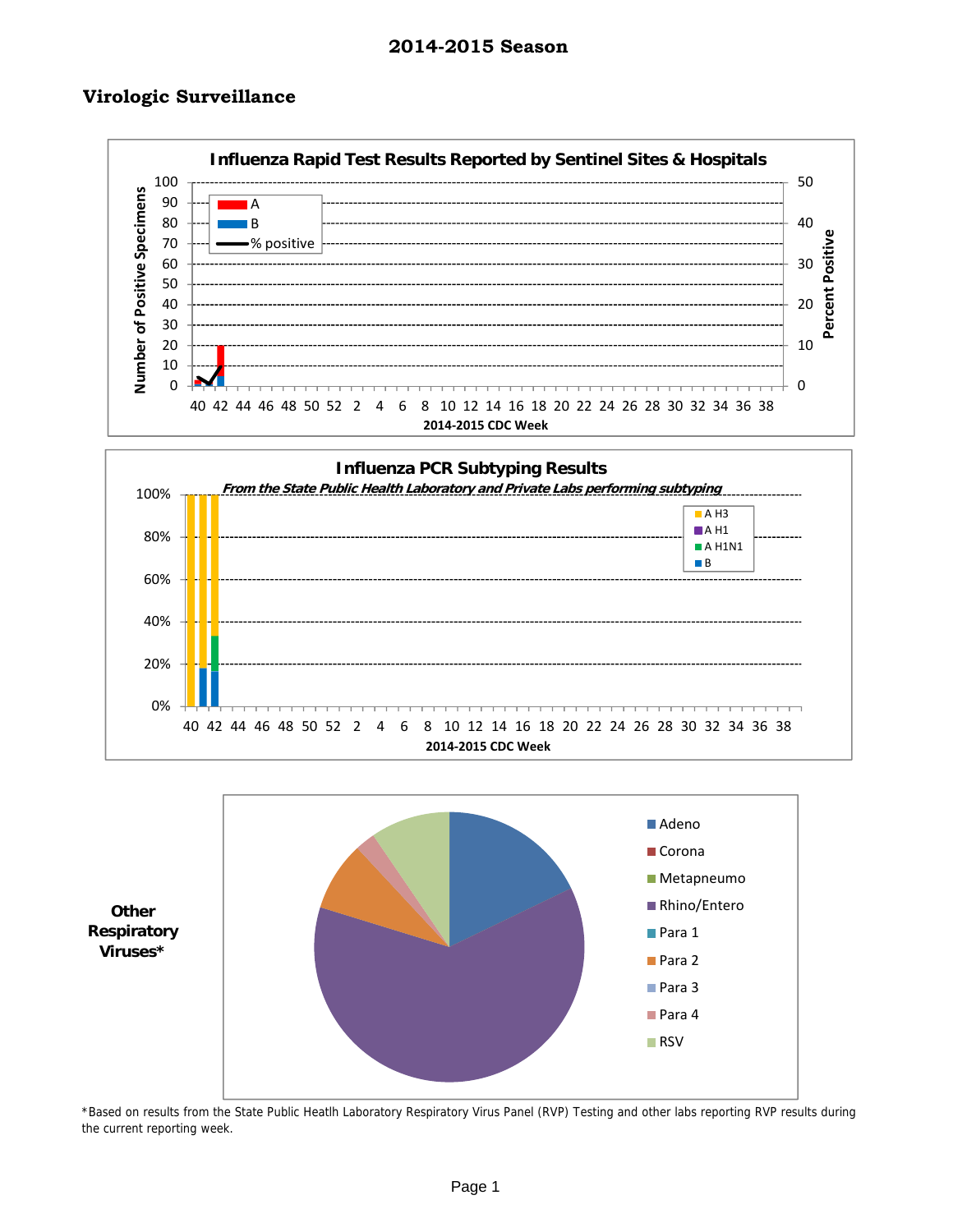#### **2014-2015 Season**

## **Geographical Distribution of ILI**



on sentinel surveillance data

**Geographic Spread of Influenza as** 

**and Territorial Epidemiologists**



**Weekly Influenza Activity Estimates Reported** 

This map indicates geographic spread & does not measure the severity of influenza activity



Influenza-Like Illness (ILI) Activity Level Indicator Determined by Data Reported to ILINet 2014-15 Influenza Season Week 41 ending Oct 11, 2014

## **ILINet Activity Indicator Map**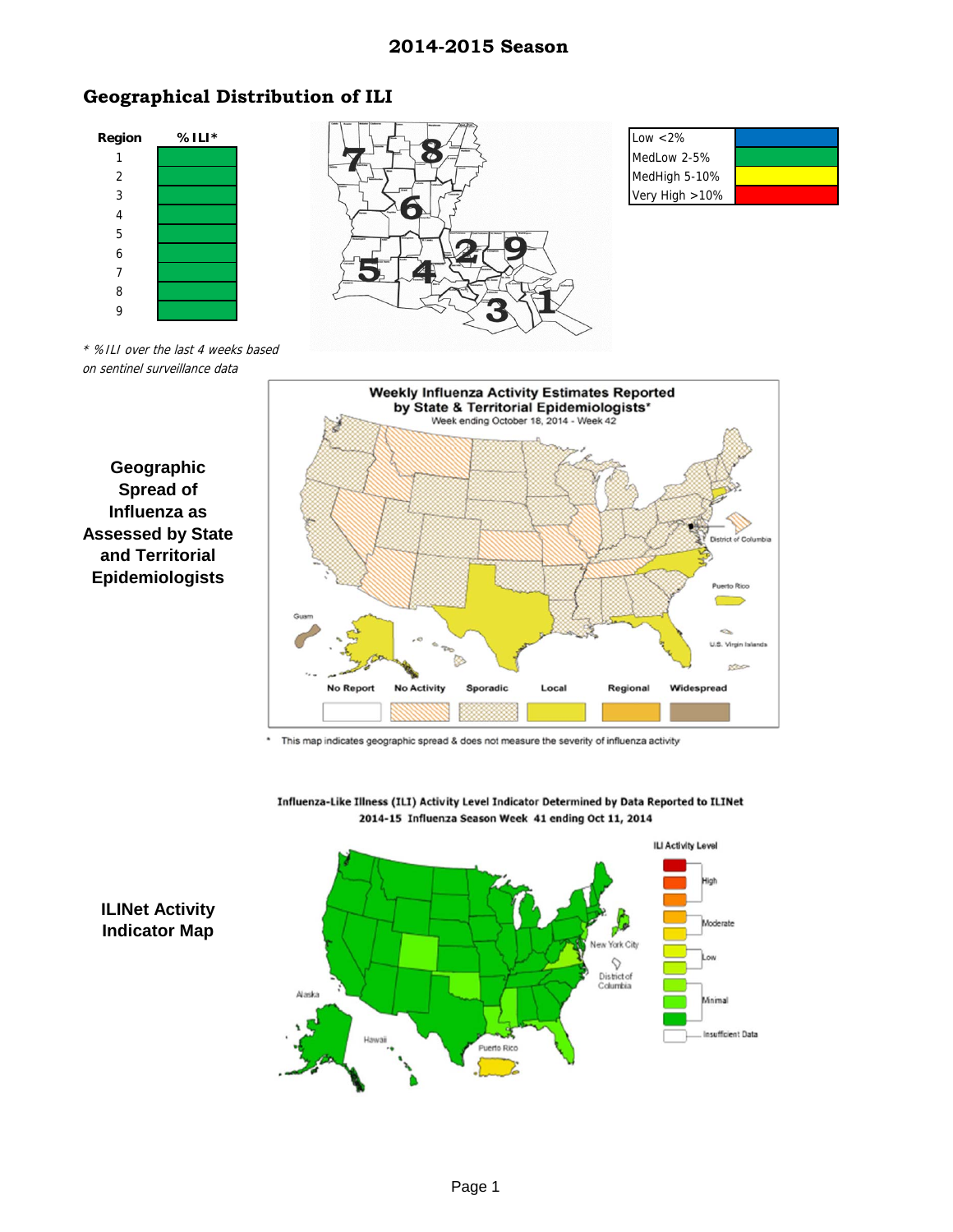## **National Surveillance**

During week 42, influenza activity was low in the United States.

The proportion of deaths attributed to pneumonia and influenza (P&I) was below the epidemic threshold.

Two influenza-associated pediatric deaths were reported, including one that occurred during the 2013-2014

Proportion of outpatient visits for influenza-like illness (ILI) was 1.4% which is below the national baseline of

|                                    | Week 42     |  |  |
|------------------------------------|-------------|--|--|
| Specimens tested                   | 8,142       |  |  |
| <b>Positive specimens</b>          | 403 (4.8%)  |  |  |
| Positive specimens by type/subtype |             |  |  |
| Influenza A                        | 268 (66.5%) |  |  |
| A (2009 H1N1)                      | $3(1.1\%)$  |  |  |
| A(H3)                              | 96 (35.8%)  |  |  |
| A (subtyping not performed)        | 168 (62.7%) |  |  |
| Influenza B                        | 135 (33.5%) |  |  |

#### **Antiviral Resistance: Neuraminidase Inhibitor Resistance Testing Results on Samples Collected Since October 1, 2014**

|                         | <b>Viruses</b><br>tested (n) | <b>Resistant Viruses,</b><br>Number (%) | Viruses<br>tested | <b>Resistant Viruses, Number</b><br>(%) |
|-------------------------|------------------------------|-----------------------------------------|-------------------|-----------------------------------------|
|                         |                              | Oseltamivir                             | (n)               | Zanamivir                               |
| Influenza A (H3N2)      |                              | $0(0.0\%)$                              |                   | $0(0.0\%)$                              |
| Influenza Bl            |                              | $0(0.0\%)$                              |                   | $0(0.0\%)$                              |
| 2009 Influenza A (H1N1) |                              | $0(0.0\%)$                              |                   | $0(0.0\%)$                              |

The majority of currently circulating viruses are susceptible to the neuraminidase inhibitor antiviral medications oseltamivir and zanamivir; however, rare sporadic cases of oseltamivir-resistant 2009 influenza A (H1N1) and A (H3N2) viruses have been detected worldwide. Antiviral treatment with oseltamivir or zanamivir is recommended as early as possible for patients with confirmed or suspected influenza who have severe, complicated, or progressive illness; who require hospitalization; or who are at greater risk for serious influenza-related complications. Additional information on recommendations for treatement and chemoprophylaxis of influenza virus infection with antiviral agents is available at http://www.cdc.gov/flu/antivirals/index.htm

### **Antigenic Characterization**:

No antigenic characterization data is available for specimens collected after October 1, 2014.